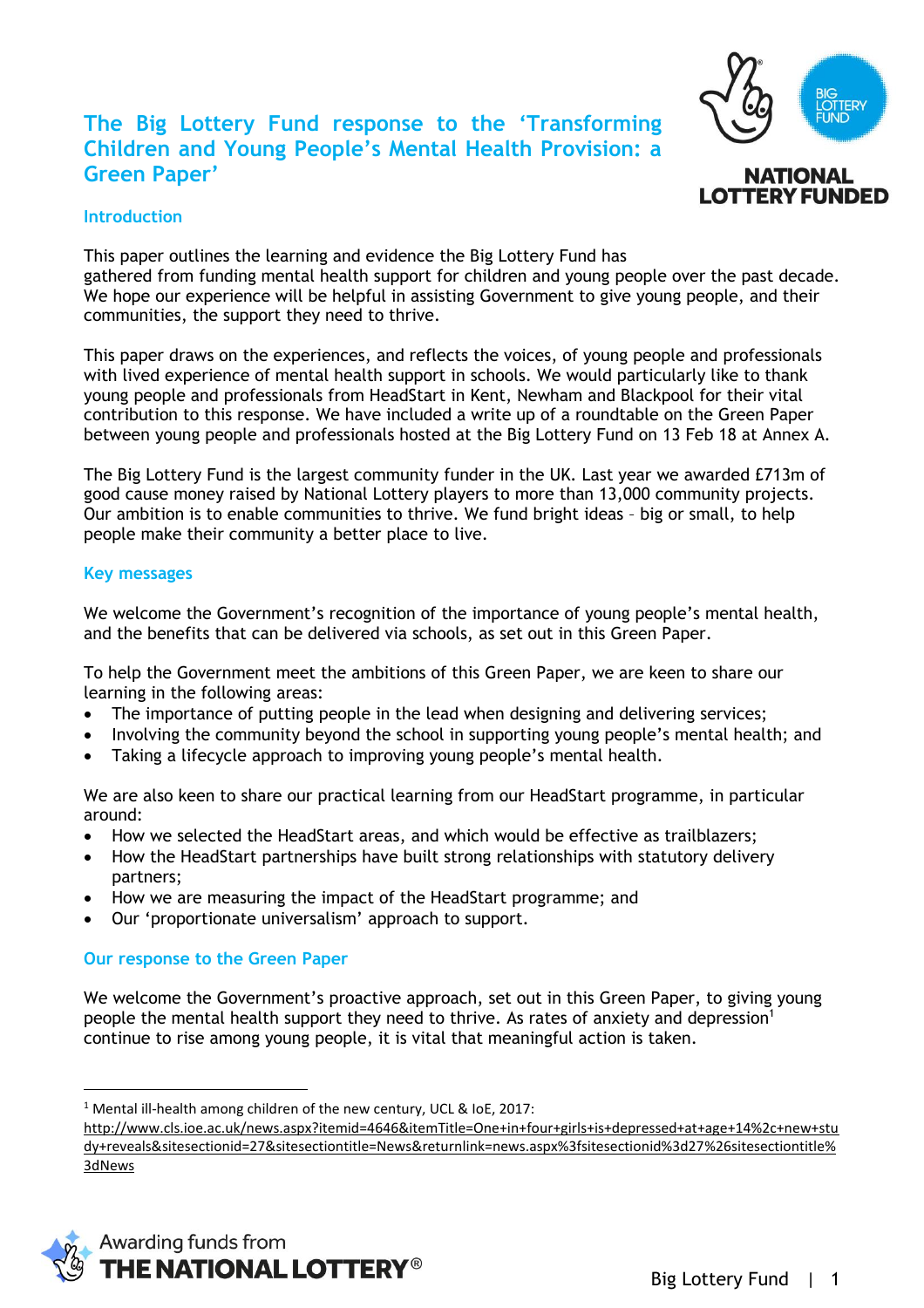But improving young people's mental health is a significant challenge. The additional stress factors facing young people – from social media to increasingly demanding body image expectations – means support must go beyond the standard medical model to be successful. Only by building multi-agency partnerships<sup>2</sup> and meaningfully involving young people can a solution to some of the complex problems facing young people be found.

While there is not currently an agreed 'one size fits all' model for supporting young people, there is significant expertise on the issue across the UK. At the Big Lottery Fund, we have adopted a 'test and learn' approach in our HeadStart programme (outlined in more detail below) to find out what works, and what can be effectively replicated. We are keen to share the learning from these programmes with Government as it emerges. We have also set out below our learning from the programmes to date.

## **HeadStart**

HeadStart is a five-year, £56m National Lottery funded programme set up by the Big Lottery Fund, the largest funder of community activity in the UK.

Working in six diverse communities across England, it aims to explore and test ways to improve young people's mental health and wellbeing.

Strong communities are built by those who live in them, and people with first-hand experience of living with an issue are best-placed to identify and shape potential solutions. Young people, who identified mental health as a key issue in their lives during a Big Lottery Fund consultation in 2012, are at the heart of designing, delivering and evaluating the HeadStart programme.

From 2016 to 2021, six local authority led HeadStart partnerships will be working in Blackpool, Cornwall, Hull, Kent, Newham and Wolverhampton.

We welcome the Government's recognition of the importance of supporting young people in schools. In particular, the importance of leadership, accountability and practical knowhow in embedding mental health support. This reflects a delivery model which we are using across the HeadStart programme. For example, at every school participating in HeadStart Kent, there is a Designated Senior Lead for Mental Health who oversees the school's approach to mental health and wellbeing. These leads are particularly effective where they have support from the school's senior leadership team, and mental health support can be 'mainstreamed' in day-to-day school business.<sup>3</sup>

To promote the impact of these mental health leads, HeadStart Kent use a Resilience Toolkit to give designated senior leads the support they need to embed best practice across their school. We would be very happy to share this toolkit with the Department, to enhance the impact of dedicated mental health support teams under the approach proposed in this Green Paper.

## **People in the Lead**

 $\overline{a}$ 

Involving people with mental health needs in the design and delivery of support makes services better. According to Rethink, such involvement empowers service users and increases the quality,

<sup>2</sup> Tickell review of the early years foundation stage, Department for Education, 2011: [https://www.gov.uk/government/publications/the-early-years-foundations-for-life-health-and-learning-an](https://www.gov.uk/government/publications/the-early-years-foundations-for-life-health-and-learning-an-independent-report-on-the-early-years-foundation-stage-to-her-majestys-government)[independent-report-on-the-early-years-foundation-stage-to-her-majestys-government](https://www.gov.uk/government/publications/the-early-years-foundations-for-life-health-and-learning-an-independent-report-on-the-early-years-foundation-stage-to-her-majestys-government)

<sup>3</sup> HeadStart Kent submission to Green Paper consultation response

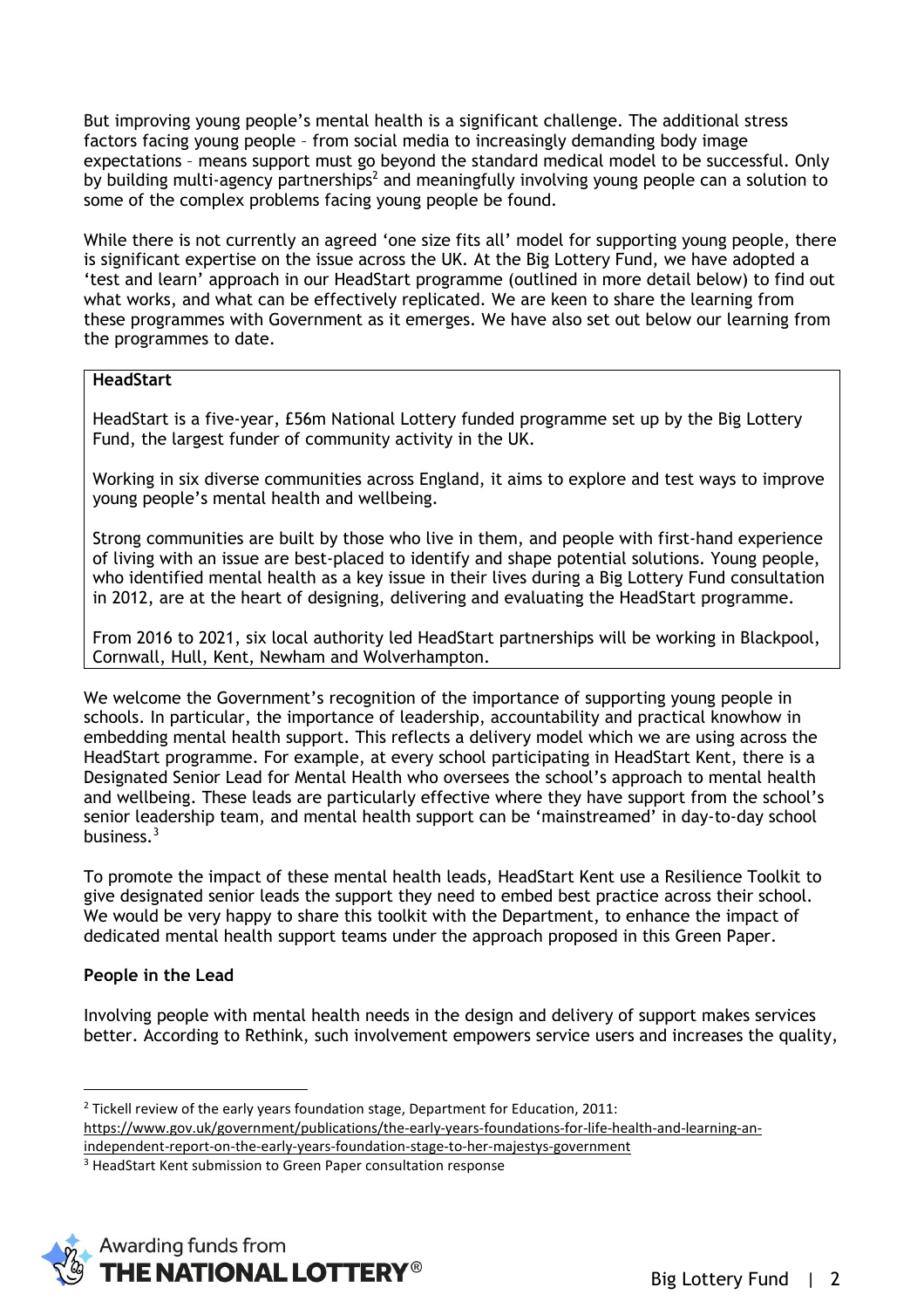efficiency and outcome of services.<sup>4</sup> However, co-production is currently substantially underused. Just 15% of Clinical Commissioning Groups in England had used a co-production approach in mental health commissioning at the time of Rethink's report.<sup>5</sup>

The approach outlined in this Green Paper provides an excellent opportunity to embed young people's expertise and experience at the heart of mental health support in England. The findings of our programmes suggest that such an approach would empower young people with mental health problems, and improve the impact of the services themselves.

While involving young people in this way is not always easy, it can be done cost effectively. This is particularly true if services plan to involve young people from the start, and are set up to respond to young people's input. We have outlined a number of key benefits realised through coproduction below in relation to our Talent Match programme.

# **Talent Match and people in the lead**

Talent Match is providing £108m of funding to 21 partnerships across England from 2014-18 to improve employment among the young people (aged 18-24) who are furthest from the labour market.

At least a quarter of this group<sup>6</sup> have experienced mental ill-health, with estimates from some partnerships closer to half.<sup>7</sup> The success of Talent Match rests heavily on the genuine involvement of young people in the design and delivery of services as equal partners.

We have identified the following key benefits from co-production through Talent Match:<sup>8</sup>

- x **Co-production broadens the reach of services:** Talent Match has been successful in reaching and retaining significant numbers of 'hidden' young people (e.g. those who are not in education, employment or training, and not receiving benefits of any kind) as a result of putting young people in the lead. For example, Talent Match Leicestershire<sup>9</sup> undertook a 'root and branch' review of the way they delivered services in year 2 of the programme. As a result they completely changed their approach to delivery, and the number of young people who engaged in the project increased by over 50%.
- x **Co-production ensures your services respond to the needs and wishes of target audiences:** Co-producing services with those who are intended to benefit from them helps to ensure services are appropriate for their intended audience.
- x **Involving young people has a positive effect on their transferable skills:** Participants experienced increases in their leadership, teamwork, decision making and communication skills improve as a result of participating in the programme.

We can also provide advice on putting young people in the lead of mental health support design and delivery. While there is no 'one size fits all' approach to supporting and involving people, we recently consulted with eight organisations we fund who work in mental health to explore what 'people in the lead' means in the context of their work. Key themes that emerged from the case studies include:

<sup>9</sup> <https://www.princes-trust.org.uk/about-the-trust/initiatives/talent-match>



<sup>4</sup> Rethink Mental Illness (August 2017) Progress through Partnership: Involvement of people with lived experience of mental health in CCG commissioning.

<sup>5</sup> 15% of the 196 (of 209) CCGs that responded to Rethink's FOI request.

 $6$  Headline report - Q1 2014 – Q3 2017 from the Talent Match Common Data Framework, Sheffield Hallam

<sup>7</sup> Merida Associates (2016) Talent Match Coventry & Warwickshire: Year 2 evaluation report

<sup>8</sup> Talent Match Case Study Theme Report: Mental Health and Wellbeing, Sheffield Hallam, 2015:

<http://www4.shu.ac.uk/research/cresr/sites/shu.ac.uk/files/tm-mental-health-wellbeing-2015.pdf>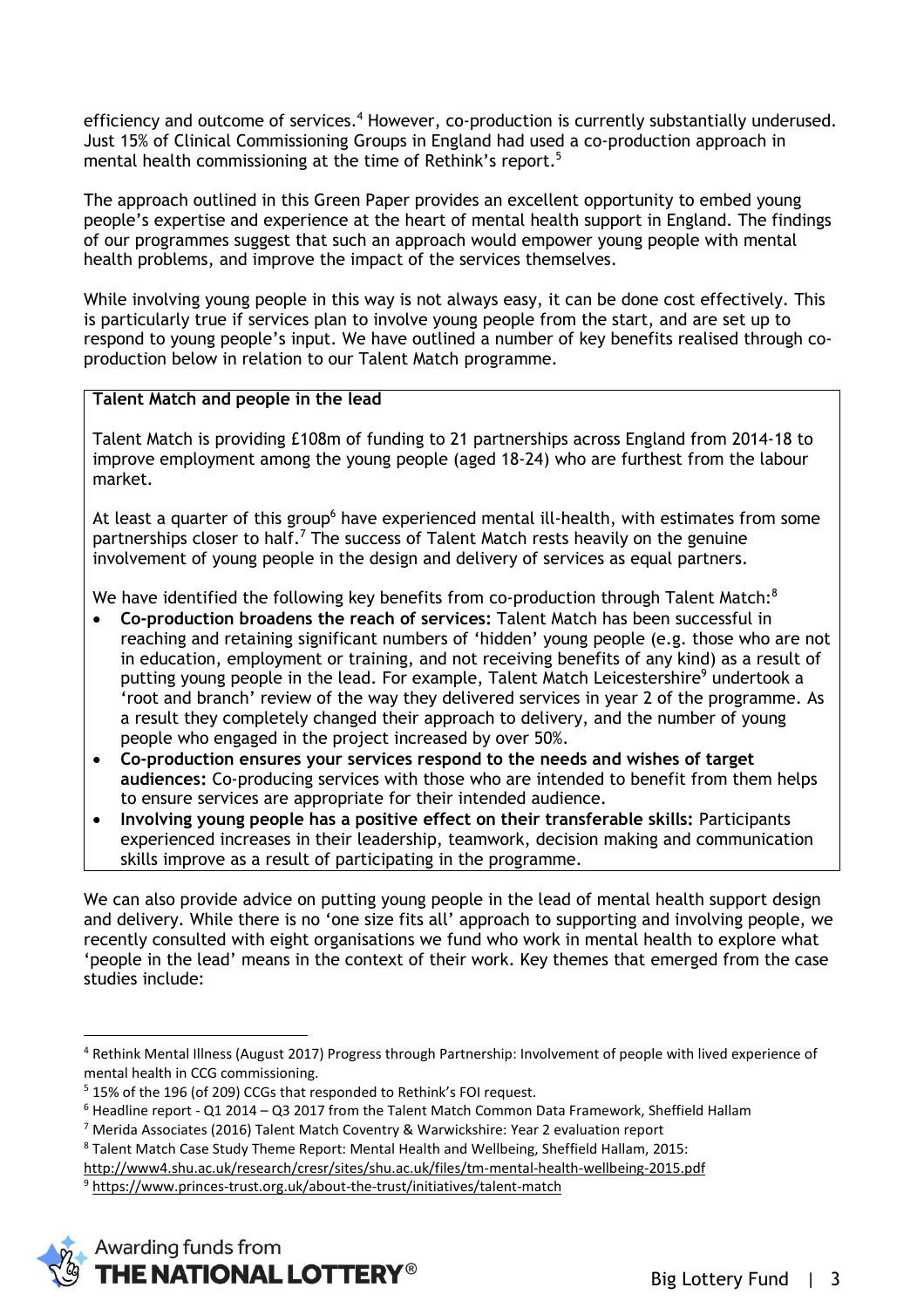- 1. **Valuing people as individuals**: treating people as experts in their own lives, and working together to develop tailored solutions and opportunities that build on their strengths and interests.
- 2. **Working together**: building trusting relationships and enabling people to develop supportive social connections and community networks, and enabling collaboration across organisations and services that put people in the centre.
- 3. **Creating an enabling culture of support**: sharing power needs to be accompanied by the support and clarity to enable people to engage in a positive and meaningful way. While tools and processes are important, putting people in the lead needs to go beyond this - it's about mind-set and culture, including a commitment to constant questioning, learning and adaption.

We can also support schools/local authorities to embed a 'people in the lead' approach. There are a wealth of skills around involving young people in the youth sector, and involving these professionals would be highly beneficial to the delivery of mental health support. Using a 'test and learn' approach to involvement, for example, running a pilot youth involvement programme would also help develop an effective approach. We are happy to offer further support of this kind, if it would be helpful to do so.

## The benefits of coproduction

Although at any early stage, involving young people in the design and delivery of services has led to significant change in a number of organisations involved in HeadStart. Partnerships have used approaches ranging from young people's panels to school wide 'big conversations' to ensure young people's voices are at the heart of the programme – and that it responds specifically to their needs. For example, following their involvement in the HeadStart programme, Kent County Council is reshaping its entire Integrated Children's Directorate to dramatically increase young people's involvement, including training its top 40 managers in coproduction.

Young people have also been a central part of the practicalities of HeadStart delivery – from recruitment and commissioning to evaluation and marketing. In doing so, HeadStart has become central to young people's school experience. Participants in a recent roundtable<sup>10</sup> described how their involvement in HeadStart had improved their mental health:

- "HeadStart gives young people the skills and confidence to help themselves"
- "HeadStart makes mental health something everyone can and does talk about"
- x "HeadStart helps me to build up friendships and improve our projects"

Involving young people in the delivery of mental health programmes costs very little, and can deliver real improvements to programme impact. We can share expertise and provide support to Government, on how to do this effectively. We can also host officials at HeadStart sites to demonstrate this approach in practice.

We have also funded other successful programmes in this field. For example, the Time to Change campaign has helped to drive a 9.6% positive change in attitudes to mental health from 2008-16.11 We can share learning about how to use a people-led approach to future mental health support with Government.

<sup>&</sup>lt;sup>10</sup> Young people and professionals from across the HeadStart programme were invited to the Big Lottery Fund in February 2018 to discuss their experience of HeadStart. 16 attended, ranging in age from 13 to 50. <sup>11</sup> Public knowledge, attitudes, social distance and reported contact regarding people with mental illness 2009–2015: [http://onlinelibrary.wiley.com/doi/10.1111/acps.12607/full#](http://onlinelibrary.wiley.com/doi/10.1111/acps.12607/full)

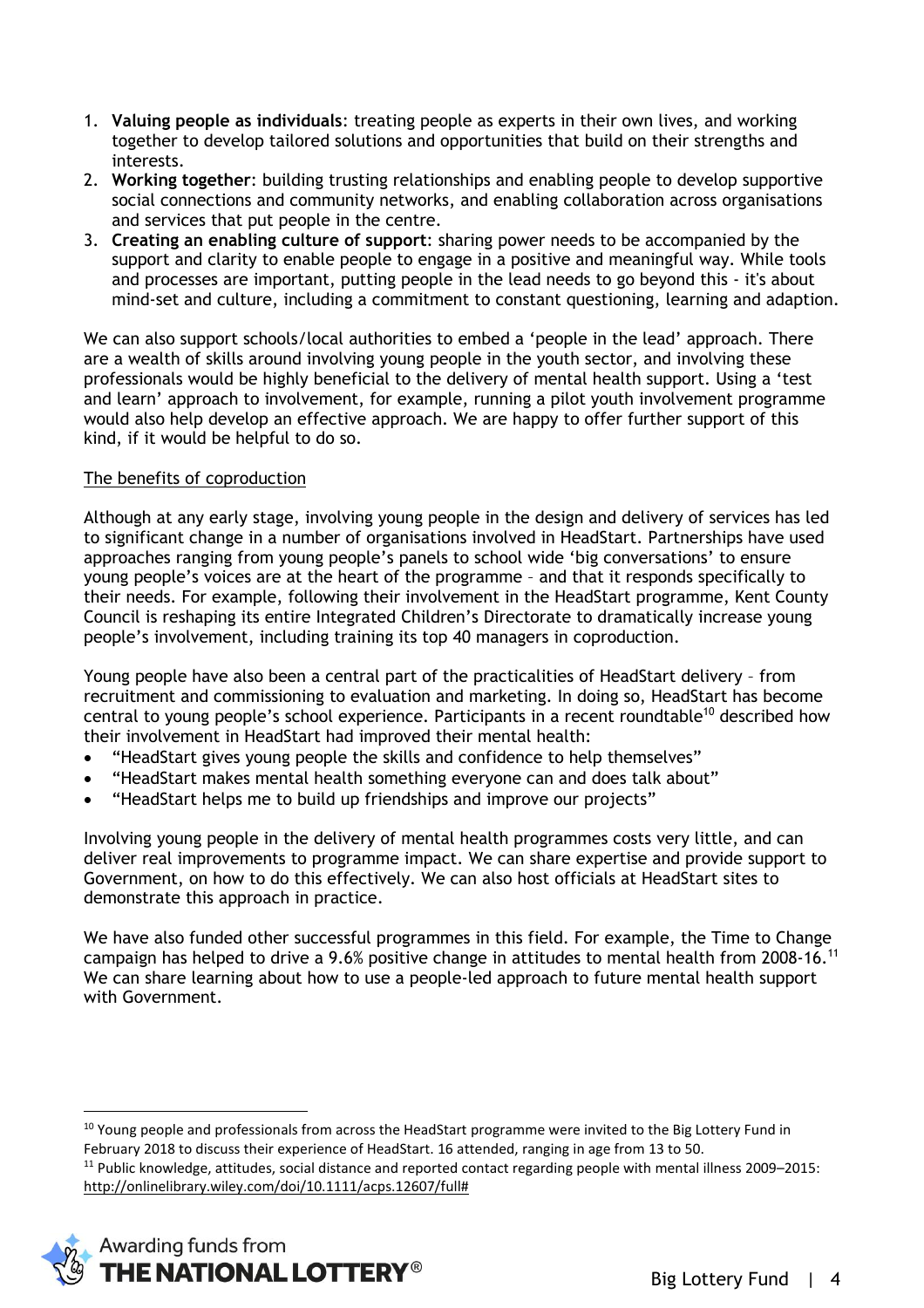## **Time to Change (TTC)**

TTC is a campaign led by Mind and Rethink Mental Illness in England to change how we all think and act about mental health. TTC supports people who have experienced mental health problems to challenge stigma and discrimination in their communities, in workplaces, in schools and online. The Fund has supported TTC's work in England from the start, investing £23.7m from 2007 to 2018.

TTC's young people programme involves young people in every aspect of its work. The programme was developed with the input of thousands of young people through online surveys, workshops, focus groups and advisory groups.

People who have experienced mental ill-health play a central role in delivering the programme for multiple reasons: to bring first-hand insights, because social contact approaches (knowing someone who is open about their mental health problem) are proven to be effective in reducing public stigma and self-stigma among people with mental health problems, $^{12}$  and as a way to support young people to develop their skills and confidence in managing their mental health.

## **Practical learning from HeadStart**

## Creating 'trailblazer areas'

We have outlined below our experience of identifying areas to participate in the HeadStart programme. Many of the lessons we learned during this process could helpfully inform the Government's approach to identifying trailblazer areas.

During our development of HeadStart, we worked with 12 local authorities before narrowing to six for the delivery of the programme. We chose those local authorities on the following basis:

- There were significant risk factors for mental health problems locally (e.g. high levels of deprivation, high levels of mental ill-health);
- Strong existing partnerships (e.g. between the local authority and the voluntary sector, or between the NHS and the local authority) already existed, or could be easily established;
- x All areas had in place a Health and Wellbeing Board, one or more Clinical Commissioning Groups and one or more Health Watch.

We also selected a diverse range of local authorities to increase our opportunities to test and learn. Factors we considered included urbanity/rurality, deprivation, levels of mental health needs and geographical location. The most important factor, though, in moving to the final six areas was the quality of their strategy and the level of involvement from young people.

As well as providing us with rich learning from the programme, this approach means that we are working with a diverse array of local authority areas with well-functioning mental health partnerships. A number of these areas, in particular Newham and Kent, would be particularly suited to acting as trailblazers for the first stages of the Green Paper rollout.

We would be very happy to facilitate meetings between both partnerships and the Department to further outline their suitability to act as trailblazer areas.

<sup>&</sup>lt;sup>12</sup> Committee on the Science of Changing Behavioral Health Social Norms, 'Ending Discrimination Against People with Mental and Substance Use Disorders: The Evidence for Stigma Change,' 2016 Aug 3. Available from: <https://www.ncbi.nlm.nih.gov/books/NBK384914/>

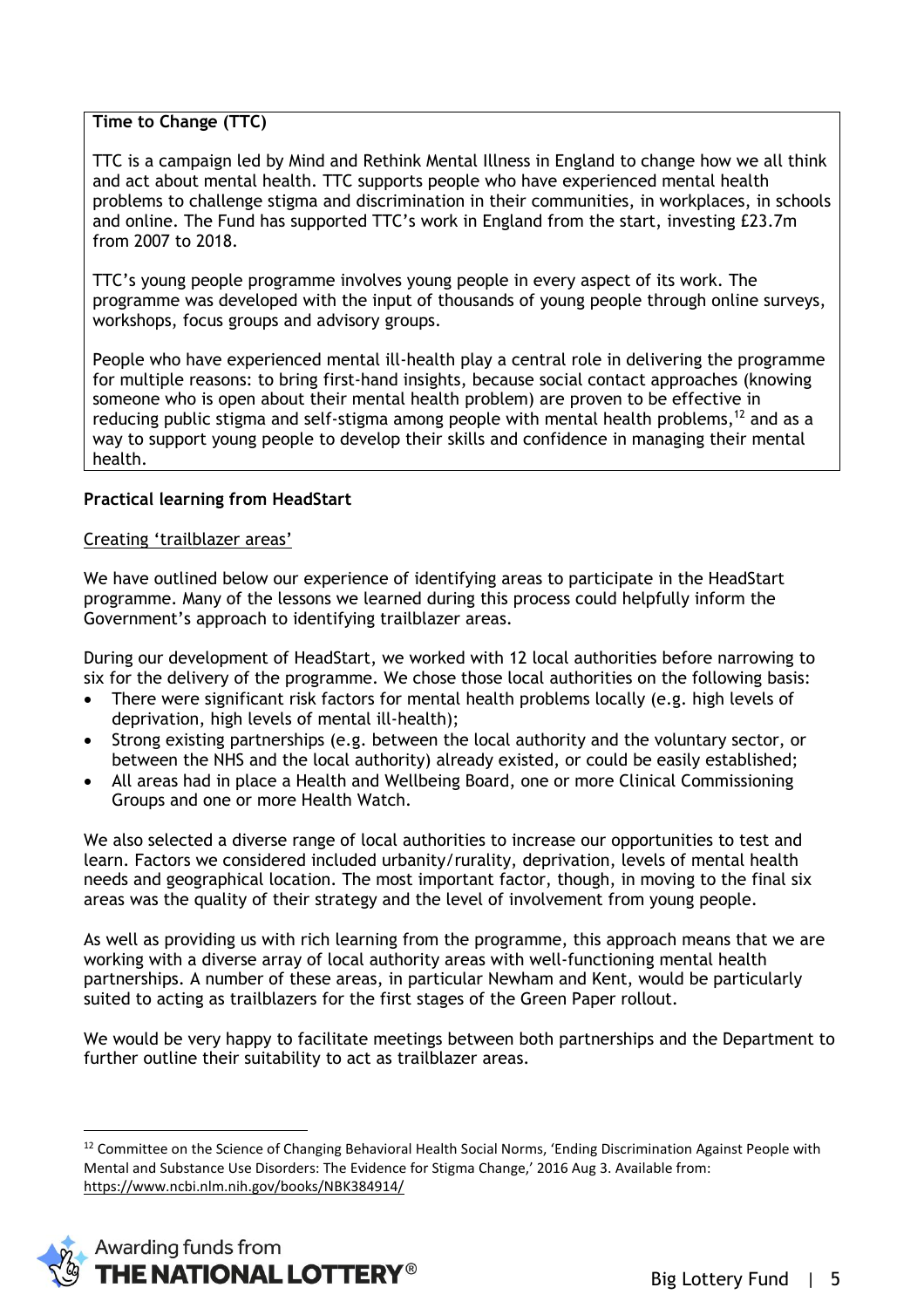# Evaluation

In partnership with the Anna Freud Centre, we have introduced a Wellbeing Measurement Framework to measure the impact of the HeadStart programme. It is an annual survey on wellbeing completed by young people across HeadStart and non-HeadStart schools, and is the largest survey of children and young people's mental wellbeing in England.

In 2017, more than 30,000 young people in Year 7 (aged 11 to 12) and Year 9 (aged 13 to 14) completed the survey, across 114 schools. The Year 7s will repeat the survey annually until they are in Year 11 and data will be collected from young people in Year 9 every year. This Wellbeing Measurement Framework can be made available to all schools who wish to opt in.

The framework does not have the scientific rigour of a Randomised Control Trial (RCT). While RCTs offer the most rigorous scientific evidence, the strict requirements for their usage – along with the limits of what they measure – mean that valuable learning would be lost, if we relied solely on RCTs to gather evidence.

This broader approach to evaluation was echoed in our recent roundtable when we asked young people to tell us how they would know if the proposed approach in the Green Paper was working. They told us that more than the simple effectiveness of the programme should be measured:

- "We should ask young people how they're feeling, and if they're feeling better we should identify the reasons why. We should also ask them for their feedback on the programme, and how it could be improved."
- "If the Green paper is a success, then more people will know where to go to get help, and there will be a reduction in mental health issues."
- x "It will be easier to tell if it has made a difference if you are tracking the young person's journey throughout."

The Wellbeing Measurement Framework, along with local evaluation activities, is enabling us to evaluate the impact of the service on mental health outcomes, CAMHS referrals, school attainment and attendance, exclusions, youth offending and more. We would welcome the use of a similar approach to evaluation for the proposals outlined in the Green Paper.

We have also worked to ensure that all the evaluation materials which are produced for HeadStart are as accessible as possible – in particular to young people. We are confident that the findings from the programme will be of interest far beyond academic audiences, and those with a standing appreciation of evaluations.

This approach has allowed us to effectively baseline the mental health of young people across the HeadStart schools, and compare their changing wellbeing over time in comparison to schools which are not using a HeadStart approach. While this does not provide the scientific rigour of an RCT it will give us rich evidence on the changes to wellbeing in HeadStart areas over time. A very similar approach could also be used to evaluate the impact of the proposals as set out in this Green Paper, at relatively limited cost.

#### Proportionate universalism

The HeadStart approach works on the basis of proportionate universalism. Young people from HeadStart Kent describe this as 'everyone gets something but some get more than others.'

All young people in the school receive a standard level of support to help build their emotional wellbeing and resilience. This is delivered in a range of ways, including via the Personal, Social, and Health Education (PSHE) curriculum, or (for example) the Wolverhampton 'Stop Understand Move On' programme (a CBT based programme integrated as part of PSHE/SEAL curriculum) or

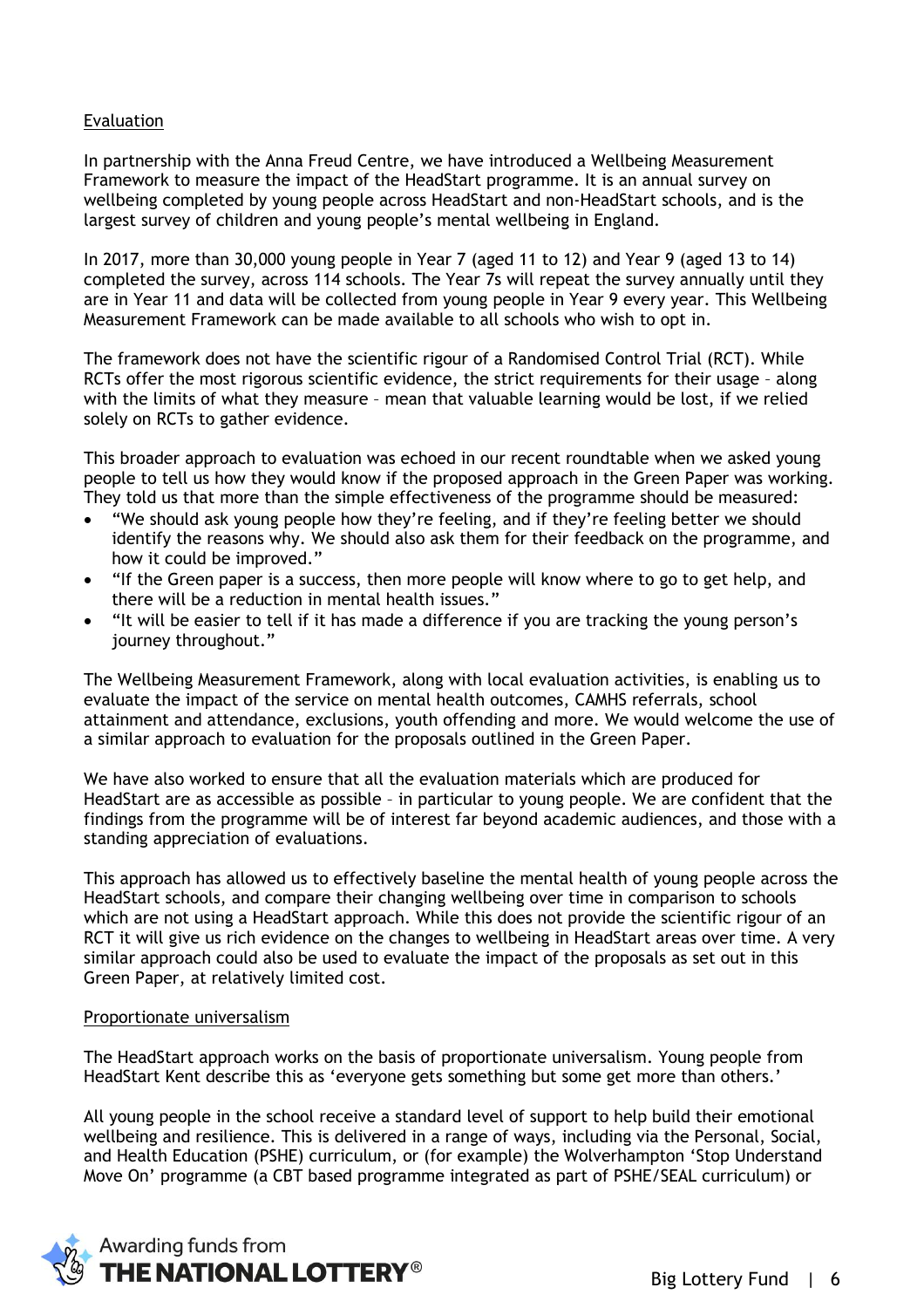the Jigsaw programme (which brings together PSHE, emotional literacy, social skills and spiritual development) in Hull.

This support may also be delivered through a whole school approach, such as the 'academic resilience model' which provides schools with techniques to build young people's resilience and increase their chances of academic progress in the face of adversity.

Workforce development and community involvement are key to a proportionate universalism approach. HeadStart upskills school staff and the wider community so they can better recognise, understand and respond to young people's mental health support needs. In Cornwall, HeadStart Kernow provides training in brain development and understanding what sits behind young people's behaviour to the community around the child – from sports coaches, to catering staff to local community groups. It also provides tools and techniques so that adults are better equipped and more confident in supporting the young people in their care. Training models which reach out beyond school staff are a vital element of the HeadStart approach, and one we would be happy to share our learning on with Government.

Within any school population there will be young people who find themselves in particularly challenging circumstances and in need of additional support. This doesn't necessarily mean that they all require counselling or a referral to specialist services. HeadStart provides access to a diverse range of activities and interventions that can help support the needs of the young person before they get in touch with statutory mental health provision.

This can range from: HeadStart Wolverhampton's accredited peer mentoring approach to HeadStart Kent's safe spaces where young people can calm down, relax and 'reset' themselves before coming back into the class; to HeadStart Newham's creative, sporting and volunteering activities. If required, more intensive support can be offered such as HeadStart Blackpool's 'walk and talk' counselling. There may be a particular group of young people that the school wants to focus on for more targeted support such as those experiencing domestic abuse in the family home. In HeadStart Kent, young people identified through domestic incidents reported to the school by the police can be offered one-to-one or group support to help them cope.

As outlined above, we would be very happy to show these interventions to officials in person. We are confident that these approaches are enhancing and improving the mental health of young people in HeadStart areas, and could do so on broader scale if included in the approach outlined in the Green Paper.

## **Involving the wider community**

While we welcome the Government's use of schools to deliver mental health support for young people, they cannot be the only delivery arm of support. In England, young people spend around a tenth of their lives in school<sup>13</sup> - and far more with their friends, families, and communities. Only by using all the available community resources can a real difference be made to young people's mental health.

Young people who attended our recent roundtable repeatedly identified the need for support outside the classroom:

- "We need a place where students feel comfortable out of school, a place that has youth counsellors, mentors"
- x "People need to look out for each other more if a young person is being bullied outside of school, the community should step in to help like a peacemaker, making it everyone's business"

<sup>&</sup>lt;sup>13</sup> Education at a Glance 2017 OECD Indicators, OECD

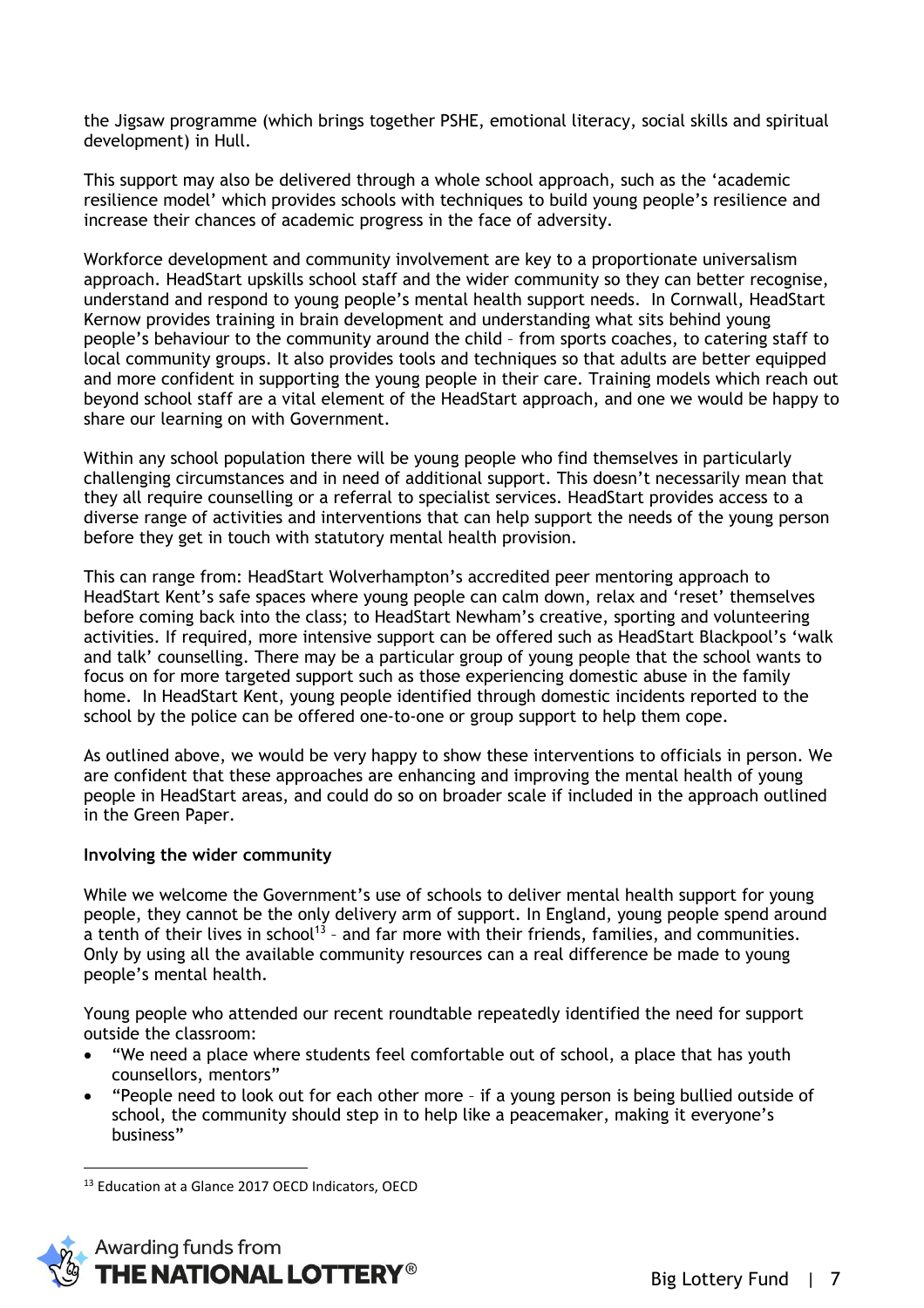x "Still a lot of stigma despite many campaigns – mental health needs to be treated the same as physical health everywhere"

Our HeadStart programme shows clearly how a strong partnership approach can be fostered locally. All HeadStart partnerships include local authorities, schools, elements of the NHS and the voluntary sector – and each of these partners brings something unique to the table. Partnership approaches also deliver significant benefits, for very limited costs. Often simply by getting professionals in the room together to share expertise, significant progress can be made.

For example, in HeadStart Newham non-clinical staff in schools provide preventative mental health support to young people with training/assistance from the local Child and Adolescent Mental Health service. While HeadStart Wolverhampton operates four HeadStart bases each incorporating a multi-disciplinary team made-up of a schools co-ordinator, a community coordinator, a young person's engagement worker and a Clinical Commissioning Group funded Child and Adolescent Mental Health link worker – designed to co-ordinate opportunities and information across services/sectors and help HeadStart respond to local needs. Wolverhampton College also works closely with the Children in Care Council to identify and support young people facing additional challenges. We can share our wealth of experience around supporting partnerships to flourish as required.

## A Better Start

Partnerships are a central element to our A Better Start programme, which is improving life chances of children aged 0-3 in five pilot areas (Bradford, Blackpool, Lambeth, Nottingham and Southend-on-Sea).

In Bradford, a key partnership between the local authority and the NHS has led to the development of a personalised midwifery service.<sup>14</sup> All pregnant women accessing the service have appointments during the prenatal and postnatal period with the same midwife.

Through developing a trusting relationship with their midwife, women become more comfortable in disclosing personal information relating to their mental health and wellbeing. In turn midwives are able to work alongside other professionals (GPs, maternity unit, mental health teams, health visitors), referring them to appropriate services where needed, to ensure women get the best possible care during their pregnancy.

This approach has also highlighted the conflicting information often provided to parents by different statutory services. In the Bradford approach, midwives become the 'key worker' for parents, and can more easily identify that conflicting information – and work to provide clarity to parents.

A similar approach, built around schools, would be of significant benefit to the proposals outlined in this paper. Mental health support teams, if provided with the necessary resources and direction, would be well placed to coordinate support from across local services and supportive organisations, to ensure that young people receive the support they need to thrive.

Though partnership relationships can be challenging, the benefits of sharing experience and aligning services are dramatic. To embed partnerships in our A Better Start programme, we undertook a number of practical steps to ensure productive collaboration. These included: requiring applicants to demonstrate a strong partnership approach before awarding funding; involving parents in board meetings to ensure the focus remains on service users, rather than institutional barriers; and building strong continuous learning into each partnerships, to ensure

<sup>14</sup> <https://betterstartbradford.org.uk/families-get-involved/our-projects/personalised-midwifery-care-pilot/>

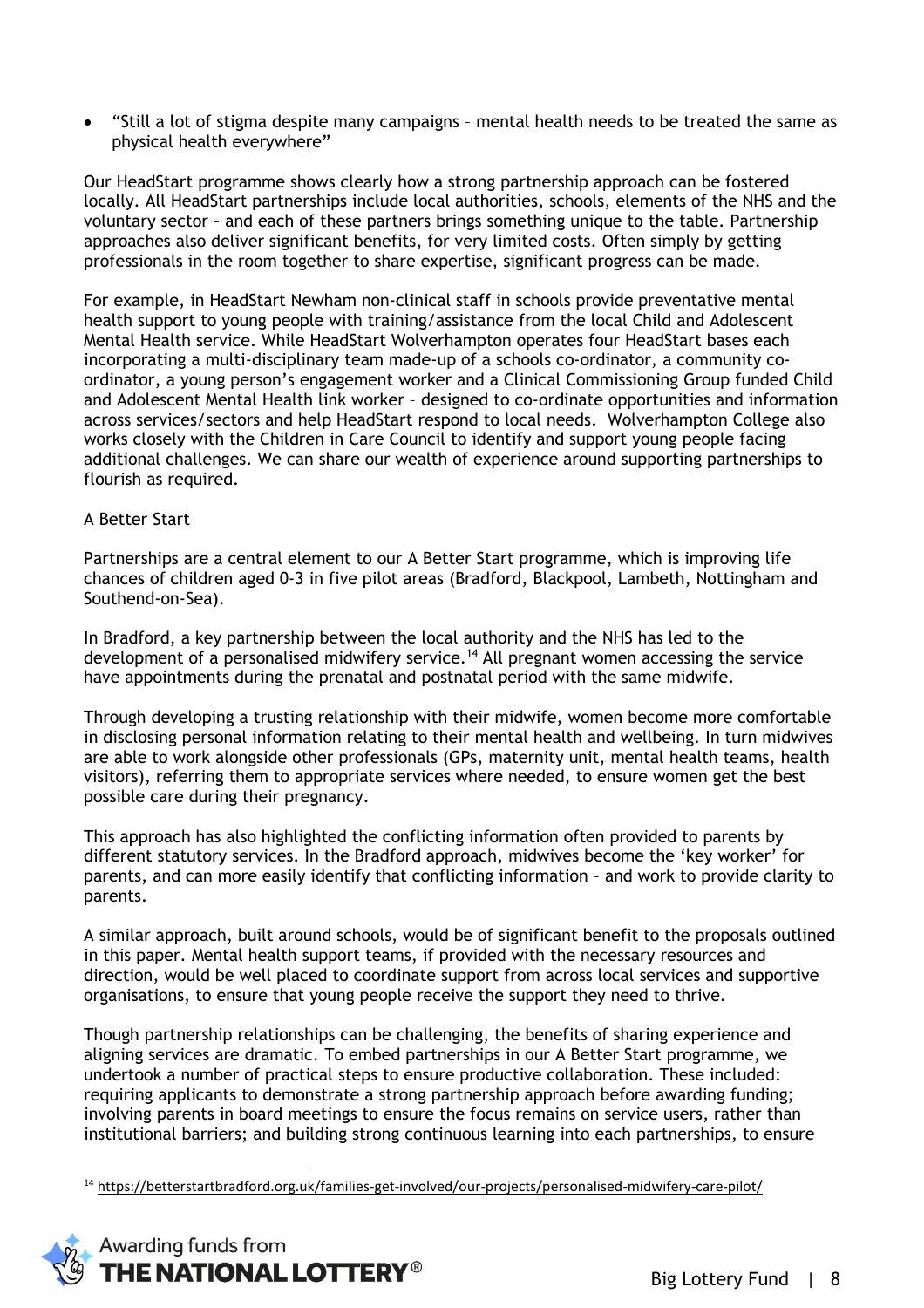lessons are learned and shared at every level. We would be happy to further share our learning with officials in this area.

## **The benefits of a lifecycle approach to managing mental health**

Prevention and early intervention play a crucial role in ensuring young people get the best start in life around their mental health. While providing preventative mental health support in schools will likely improve young people's wellbeing, a more significant impact could be achieved if this support began earlier.

While we know institutional barriers sometimes prevent the full benefits of early intervention being realised (e.g. savings accruing across a number of Departments and across the Government and non-Government sector, significant lag between investment and saving) poor and worsening mental health among young people is a significant problem that is not going away. Through our A Better Start partnerships we are trialling a number of approaches to attempt to realise those benefits. We are happy to share our findings from these approaches as the programme develops. But, we remain confident that building a strong basis for mental health throughout young people's lives, is the only way to effectively tackle mental health for the long term.

There is a growing body of evidence showing the importance of early childhood development for children's future learning, behaviour and health.<sup>1516</sup> Early brain development sets the trajectories for cognitive, mental, social and physical health and lays the foundation for healthy adulthood.<sup>17</sup> In fact, sensitive and attuned relationships in early childhood predict the prevalence of depression in adolescence and quality of couple relationships in adulthood.<sup>18</sup>

As such, there is a compelling case for providing investment in preventative services during pregnancy and early childhood to promote good mental health and wellbeing from the start of life, rather than waiting to intervene once an older child has developed mental health needs.

Through our A Better Start programme, we are funding services and interventions that give parents and communities the skills and understanding they need to support their children's longterm health, learning and development from conception onwards.

We would be very happy to share the learning from the programme – both now, and as the evaluation findings become available – to support the creation of a 0-19 mental health strategy.

We would also be very happy to arrange a visit to programme sites to witness the interventions in action. In particular, preventative and targeted services to support mothers' mental health and promote healthy parent-infant attachment relationships, such as:

- x **The Parent and Infant Relationship Service**: a specialist therapeutic service delivered by psychotherapists and psychologists to support parent-infant relationships where there are high levels of need. It is being delivered by the Lambeth Early Action Partnership (LEAP).
- x **Parents under Pressure**: an evidence-based, intensive parenting programme for families receiving support for drug and alcohol problems. The programme support parents with

<https://www.gov.uk/government/publications/early-intervention-the-next-steps--2>

<sup>&</sup>lt;sup>18</sup> Murrary, L. (2014) The Psychology of Babies: how relationships support development from birth to two. Robinson: London



<sup>&</sup>lt;sup>15</sup> Allen, G. (2011) Early Intervention: the next steps. HM Government.

<sup>&</sup>lt;sup>16</sup> Marmot, M. (2011) Fair society, healthy lives. HM Government. [https://www.gov.uk/dfid-research-outputs/fair](https://www.gov.uk/dfid-research-outputs/fair-society-healthy-lives-the-marmot-review-strategic-review-of-health-inequalities-in-england-post-2010)[society-healthy-lives-the-marmot-review-strategic-review-of-health-inequalities-in-england-post-2010](https://www.gov.uk/dfid-research-outputs/fair-society-healthy-lives-the-marmot-review-strategic-review-of-health-inequalities-in-england-post-2010)

<sup>&</sup>lt;sup>17</sup> Leach, P. (2017) Transforming Infant Wellbeing: research, policy and practice for the first 1,001 days.